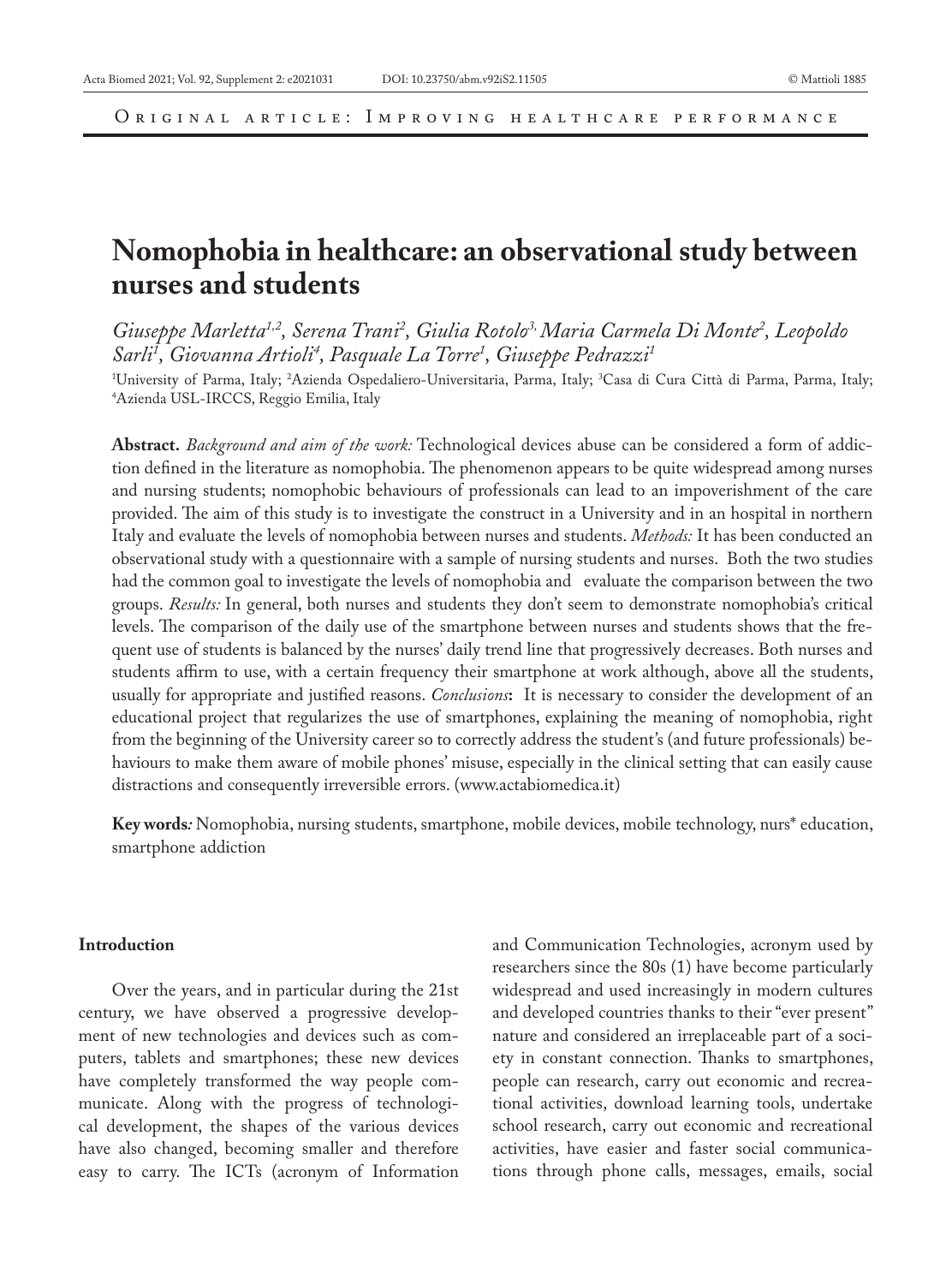networks and chats that allow them to be in constant contact with friends and family (2). The data regarding the use of technologies to communicate and get informed, in particular smartphones and mobile phones, testify a capillary diffusion in the world with unequivocal data such as, for example, in Korea where the use rate of smartphones in 2016 was 90%, up to a rate of 99% among young people between 20 and 30 years of age (3) or in the United States where it was shown that in 2015, two thirds of Americans had a mobile phone with a growing trend in its usage (4). In 2014, in Spain, 97,1% of young people had a mobile phone and 90,4% of Spanish teenagers used the Internet from their mobile while, in Portugal, it was estimated that 89% of the population had a mobile phone and internet was used by 77% of them (5). These communicative advantages particularly attract adolescents and young people, who seem to spend a lot of their time using their mobile phones, up to the creation of so-called "cyber spaces" (6), a sort of virtual space in which to communicate by limiting the social anxieties of appearing with possible negative repercussions, in the family and working life of each individual (7). These devices can therefore produce tolerance, that is the growing need to use one's mobile phone to feel satisfied (8). Excessive use of smartphones can be considered a form of addiction (5) and can therefore be harmful due to some attitudes and problems that result from their use moreover, disorders such as anxiety and depression have proved to be positive predictors of smartphone addiction (9). The intrusiveness and persuasiveness of smartphones have developed negative habits among young people that can be assimilated to compulsive behaviours such as: constantly checking the phone for missed messages or calls, checking if there is an available web connection, keeping the phone on 24 hours a day, never going out without the mobile phone, using the phone even during a conversation with another person who is therefore ignored (a condition that characterizes the behaviour defined as "phubbing") (10), believe you have heard the phone ring or "ringxiety" a word composed of "ring" and "anxiety" (7) (2). All these symptoms culminate in "Nomophobia", which indicates the fear of feeling or remaining disconnected with the possibility of not being able to use the mobile phone and the services

it offers, not being able to communicate, losing the connection, information, consequently resulting in feelings of anxiety and anguish due to the loss of the network or if the telephone is discharged (2) (11) (12). According to Bragazzi and Del Puente a nomophobic behaviour is characterized by anxiety of losing coverage or to have low battery; moreover nomophobic persons constantly look at the screen to check the social network updates because they are constantly focused on what is happening among their contacts (13). The abuse of smartphones can also affect social relationships and ruin their quality, especially in the working environment translating into the neglect of one's duties and the degradation of relationships between colleagues, also causing unemployment and high staff turnover (8). In the healthcare setting, where the phenomenon seems to be widespread, these attitudes can have serious repercussions on patients and compromise their health because they can lead to neglecting essential tasks, forgetting important patient data, making careless mistakes and compromising professionalpatient dialogue, causing a reduction in the quality of the treatments provided (8) (6). As for nurses, for example, in a study by Gutierrez-Puertas et al., 75% of them admitted to having used their telephone at work for personal problems (5); other evidence in the literature demonstrates that the problem also seems to affect the nursing training field, specifically nursing students (8). Although numerous investigations have been carried out on the phenomenon of nomophobia both on nurses and nursing students, the literature does not seem to report any evidence from the Italian context. Furthermore, there seems to be a lack of information on the comparison between the two populations in question (students and nurses), since the research has focused on the populations studied individually.

#### **Objective**

The aim of our study is therefore to investigate the construct in a University and in a hospital in northern Italy with the aim of evaluating the levels of nomophobia between nurses and students and to compare the two populations investigated.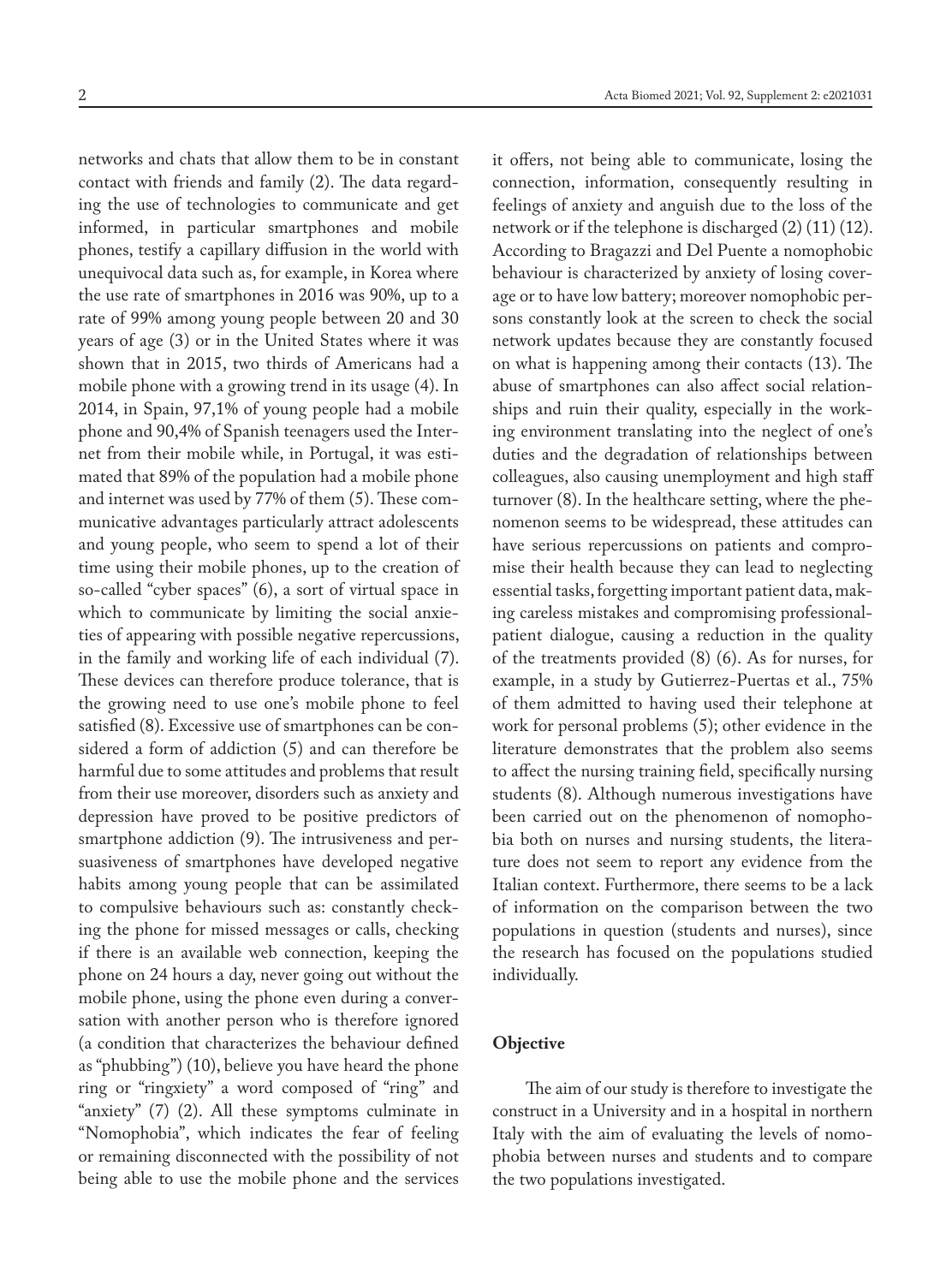## **Method**

**Ethical implications.** Participation was voluntary; participants (nursing students and nurses) were informed that any information given was strictly confidential and used exclusively for the research's purposes and that no personal information will be used to identify the author (in accordance with the regulation UE n. 2016/679, issued April 27<sup>th</sup> 2016, published on EU Official Journal on May 4<sup>th</sup> 2016, came into force on May  $25<sup>th</sup>$  2016 and executive since May  $25<sup>th</sup>$ ). Consent was required to participate in the study and complete the questionnaire.

**Setting.** Two studies have been carried out: the first study (study 1) was conducted involving a sample of nursing students ( $1^{st}$   $2^{nd}$  and  $3^{rd}$  year) of the Nursing Course Degree of the University of Parma; the second (study two) with several nurses of the Parma University Hospital, (Northern Italy).

#### **Study 1**

**Design.** Observational and descriptive study, conducted in the period from January to May 2020.

**Sample.** Convenience sampling was used to select 244 nursing students evenly distributed among 1st 2<sup>nd</sup> and 3rd year of course not applying specific quality criteria for the admissibility except regular attendance to the classes and the possession of a smartphone with internet web connection.

**Procedure.** The students were informed about the study's aim with a meeting (in the classroom per year of course) of about 40 minutes underlying the principles of the anonymity guarantee. The students were then informed about the modalities of participation and invited to answer the questionnaire prepared in Google Drive ® whose link it had been sent to them via personal email.

#### **Instrument**

We used a structured questionnaire; in the introductory part we provided a brief presentation of the research, specifying that processing of data was

guaranteed to be in an absolutely anonymous form. To assess the nomophobia's levels, we used a validated self-reporting tool, extensively used in research, the Nomophobia Questionnaire (NMP\_Q) Italian version (2), a 20-item questionnaire. All responses were on a seven-point Likert type scale, in which three indicated lower levels of the measured construct (from 1 to 3) and three indicated higher levels (from 5 to 7); the value 4 indicated the theoretical median value. An example of item was '*Mi sento a disagio senza poter accedere costantemente alle informazioni tramite il mio smartphone'* (*'I would feel uncomfortable without constant access to information through my smartphone*'). We added 3 questions structured *ad-hoc.* The first question was: *"How many hours per day (cumulative) do you spend on your smartphone / PC / Tablet and / or games (Playstation, Xbox, Nintendo)?",* with 6 response modes: a) < 1h (less than an hour), b) >1-2h (more than an hour until 2 hours), c)  $>2-3h$ , d)  $>3-4h$ , e)  $>4-5h$ , f)  $>5h$ . The choice to join in the same question electronic devices and console, different in nature and aim, was suggested by proposing a global view of the reasons why you spend time per day in connection, in order not to create confusion of answer (hours spent on different types of device rather than console), given that very often console and smartphones are used simultaneously, such as, for example, while playing to search for solutions to games whit the smartphone. The second question was: "*During the last day of traineeship, I consulted my smartphon*e", with three different response modes: a) *never*; b) *sometimes*, c) *often/very often*". We then indicated 7 possible reasons (deducted from the literature): a) *deepen didactic topics*, b) *to call friends/acquaintances,* c) *to call family members*, d) *databases consulting, e) social network consulting*, e) *messages or email check*, f ) *other* (the only free-response question, with the possibility to specify the reason). The last question asked to indicate the year of study  $(1^{st} 2^{nd}$  or  $3^{rd})$ .

## **Study 2**

**Design.** The second study, observational and descriptive, was conducted in the period from January to May 2020.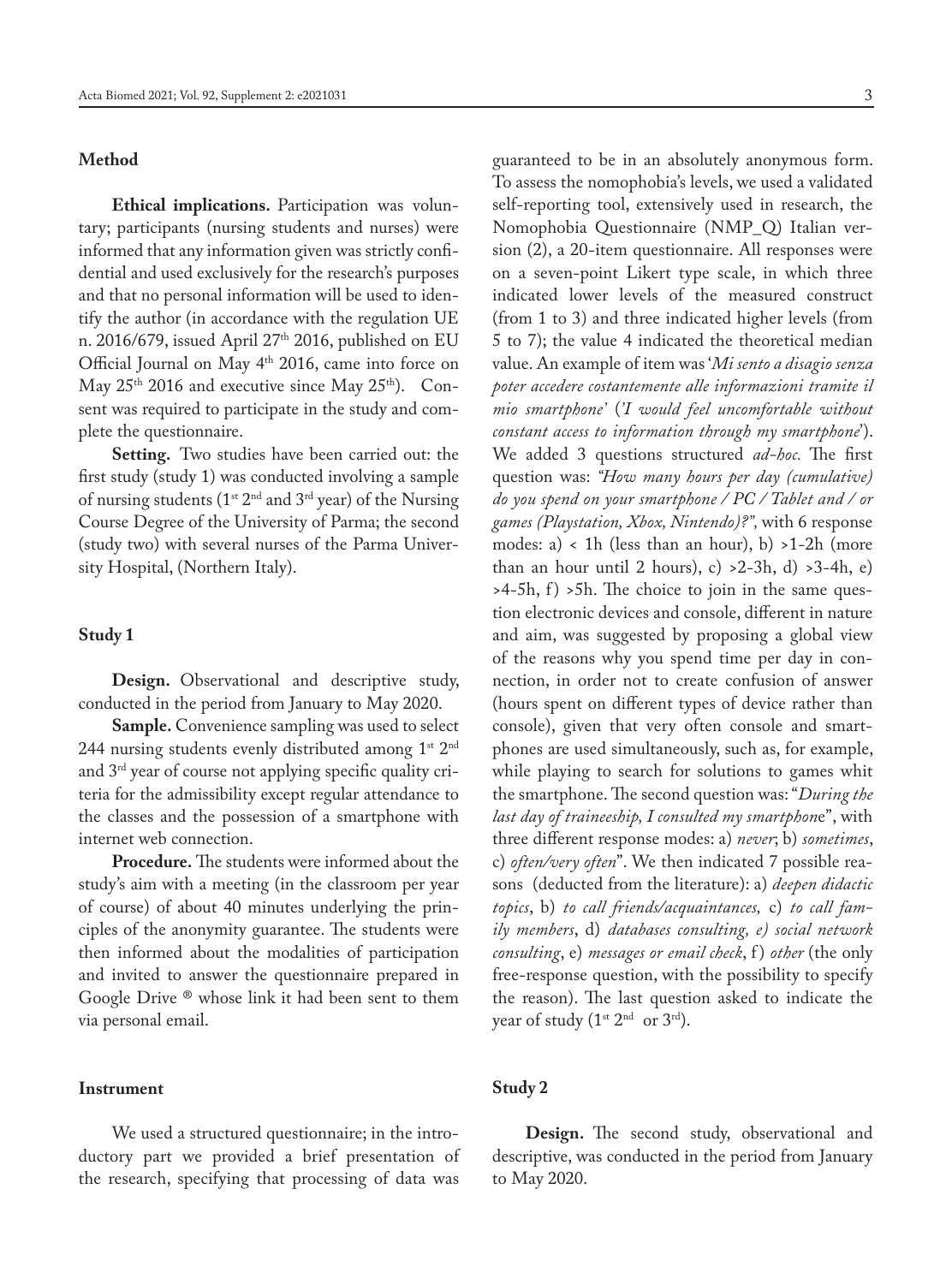**Sample.** Convenience sampling was used to select 72 nurses within various Hospital Units, without adopting any particular criteria of selection but simply questioning nurses who were immediately available and declare the possession of a smartphone with internet web connection.

Procedure. Professionals were contacted via mail and recruited personally by the researchers and informed both about the study's aim and data processing methods with guarantee of anonymity. It went the same way with the students, we informed them about the modalities of participation and invited them to complete the questionnaire prepared in Google Drive ® whose link had been sent to them via personal email.

**Instrument.** To assess the nomophobia's levels with the nurses, we used the same questionnaire used with the students. We adapted the second *ad-hoc* question, changing the sentence "*day of traineeship*" with "*last shift work".* The last question eventually concerned the nurses' years of work through  $5$  ranges: a) <  $2$  (less than 2 years of work), b) 2-5 years (from 2 to 5), c)  $>$ 5-10 years, d) > 10 years.

**Data analysis.** The descriptive analysis (frequencies, central tendency and dispersion measures), the psychometric properties verification tests (*KMO, Barlett's test of sphericity*, α di Cronbach) the χ2 tests, the correlation analyses (Spearman's Rank correlation coefficient), the comparison means tests (ANOVA, K-W test and ANOVA with Welch correction having previously checked the distribution's normality),

**Table 1.** Students: year of course

| Students          |      | $\frac{0}{0}$    |
|-------------------|------|------------------|
| Students 1st year | 79   |                  |
| Students 2nd year | 83   | $32,4$<br>$34,0$ |
| Students 3rd year | 82   | 33,6             |
| Total             | 2.44 | 100,0            |

were computed through the IBM SPSS statistical program®, Statistics Version 23.0 software package (IBM Corp. 2014). The CFA were computed with Mplus® Version 7 (Muthèn & Muthèn, 2009) ; eventually *p values <0.05* were considered statistically significant.

## **Results:**

#### *Study 1*

**Sample characteristics.** The sample size of the study on students is described in table 1. The final sample was made up of 244 students, of whom 79 (32.4%)  $1^{\text{st}}$  year of course, 83 (34.0%)  $2^{\text{nd}}$  year and 82 (33.6%) 3rd year.

Table 2 represents the answers to the question "How many hours per day (cumulative) do you spend on your smartphone / PC / Tablet and / or games (Playstation, Xbox, Nintendo)?" A certain homogeneity of the answers can be observed ( $\chi^2$  = 5.718, df = 8, p *= .679*); anyway both 1st and 3rd year students report the greater number of preferences on >5 hours per day and 2nd year students on >4-5 hours per day.

It's very interesting to observe the trend line of the general number of hours per day spent on their smartphone/PC/Tablet and/or games (Playstation, Xbox, Nintendo), almost constantly on the rise, with the greater number of answers on > 5 hours.

**NMP-Q Italian version dimensions and psychometric properties.** Assuming that 244 subjects constituted a sample size large enough (*N/k ratio 12.2:1)* to compute reliable estimations of correlations among variables (*KMO index .938, Barlett's test of sphericity*  $\chi^2$  = 5,796.28, *df* = 19, *p* < 0.01), we proceeded with the EFA. Accordingly with the validation study of the Italian version of the NMP-Q questionnaire

**Table 2.** Students: "How many hours per day (cumulative) do you spend on your smartphone / PC / Tablet and / or games (Playstation, Xbox, Nintendo)?"

| Students/hours per day | $>1-2h$     | $>2-3h$    | $>3-4h$    | $>4-5h$    | >5h        | Total      |
|------------------------|-------------|------------|------------|------------|------------|------------|
| Students 1st year      |             | 15         | 20         | 16         | 25         | 79         |
| Students 2nd year      |             | 1.5        | 21         | 22         | 21         | 83         |
| Students 3rd year      |             | 16         | 18         | 16         | 23         | 82         |
| Total                  | $16(6.6\%)$ | 46 (18.9%) | 59 (24.2%) | 54 (22.1%) | 69 (28.3%) | 244 (100%) |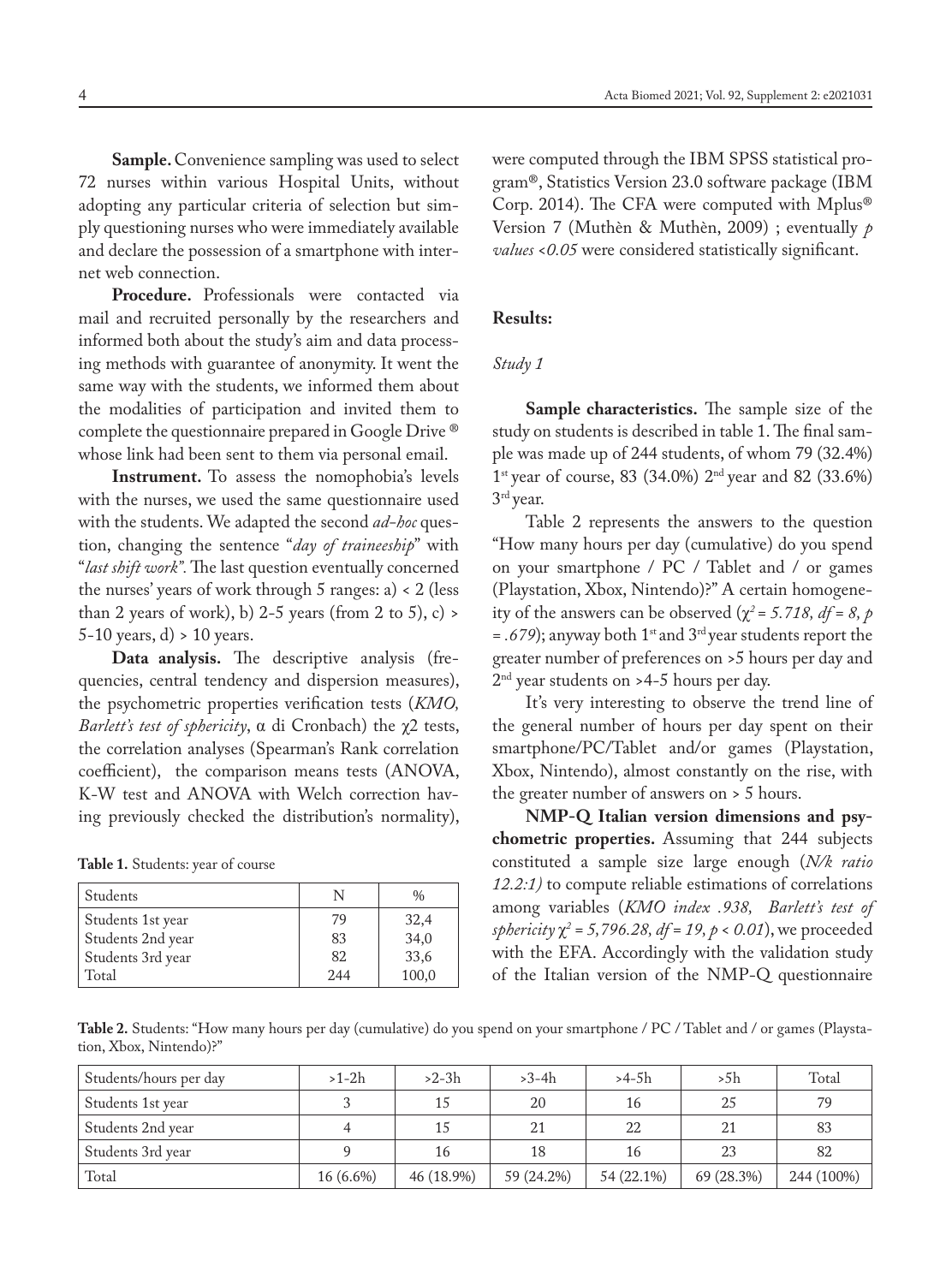

 **Chart 1.** Students: cumulative answers and trend line to the question "how many hours per day (cumulative) do you spend on your smartphone / PC / Tablet and / or games (Playstation, Xbox, Nintendo)?"

| <b>Table 3.</b> Students: NMP-Q Mean, standard deviation, kurtosis and skewness |  |
|---------------------------------------------------------------------------------|--|
|---------------------------------------------------------------------------------|--|

| Students          | M    | SD.  | kurtosis | <b>Skewness</b> | SE kurtosis | SE skewness |
|-------------------|------|------|----------|-----------------|-------------|-------------|
| Students 1st year | 3,61 | 1,15 | $-.501$  | ,287            | .535        | ,271        |
| Students 2nd year | 3,60 | 1,08 | $-.522$  | .024            | ,523        | ,264        |
| Students 3rd year | 3,36 | 1,30 | $-.607$  | ,311            | ,526        | ,266        |
| Total             | 3,52 | 1,18 | $-.555$  | ,181            | ,310        | ,156        |

Note: M = mean; SD = standard deviation; SE = standard error

(2), it has been performed an *oblimin* rotation that has confirmed the presence of three factors that explained 65.78% of the variance and showed a very good overall Cronbach alpha coefficient ( $\alpha$  = .944). The visual inspection of the histograms, normal Q-Q plots and box plots showed that the exam scores were approximately normally distributed among the three groups of students with a general skewness of .181 (SE = .156) and kurtosis of -.555 (SE = .310) (see table 3.).

**Correlation analysis.** The NMP-Q total score correlated with the number of hours spent using a mobile phone  $(R_s (244) = .287, p < 0.01)$  so the more hours spent per day using a mobile phone the higher the level of nomophobia.

Mean (*M*), standard deviation (*SD*), kurtosis, skewness and related standard errors (*SE*) are shown in table 3. As regards the students, we observe that for the 1st 2nd and 3rd year of course, the scores were below the scale's theoretical median score (1<sup>st</sup> year students *M = 3.61, SD = 1.15*; 2st year students *M = 3.60, SD = 1.08*; 3rd year students *M = 3.36, SD = 1.30*; *theoretical median score = 4*) and differences were not statistically significant (*F(2,241)=1.180, p =.31, h2 = 0.10)*. The mean overall score of nomophobia was below the scale's theoretical median score (*M = 3.52, SD = 1.18*).

Table 4 represents the answers to the question "During my last internship, I consulted my smartphone" and the results. We can observe a certain inconsistency among the answers. As regards the 1st year students 46 (58.2%) answered "never", 30 (38.1%) "sometimes", only 3 (3.8%) of them "very often". Different frequencies are revealed among 2nd year students, in fact only 9 (10.9%) answered "never", 72 (86.7%), most of them "sometimes" and only 2 (2.4%) "very often". Then among 3rd year students, only 3 (3.6%) answered "never", 62 (76.5%) "sometimes"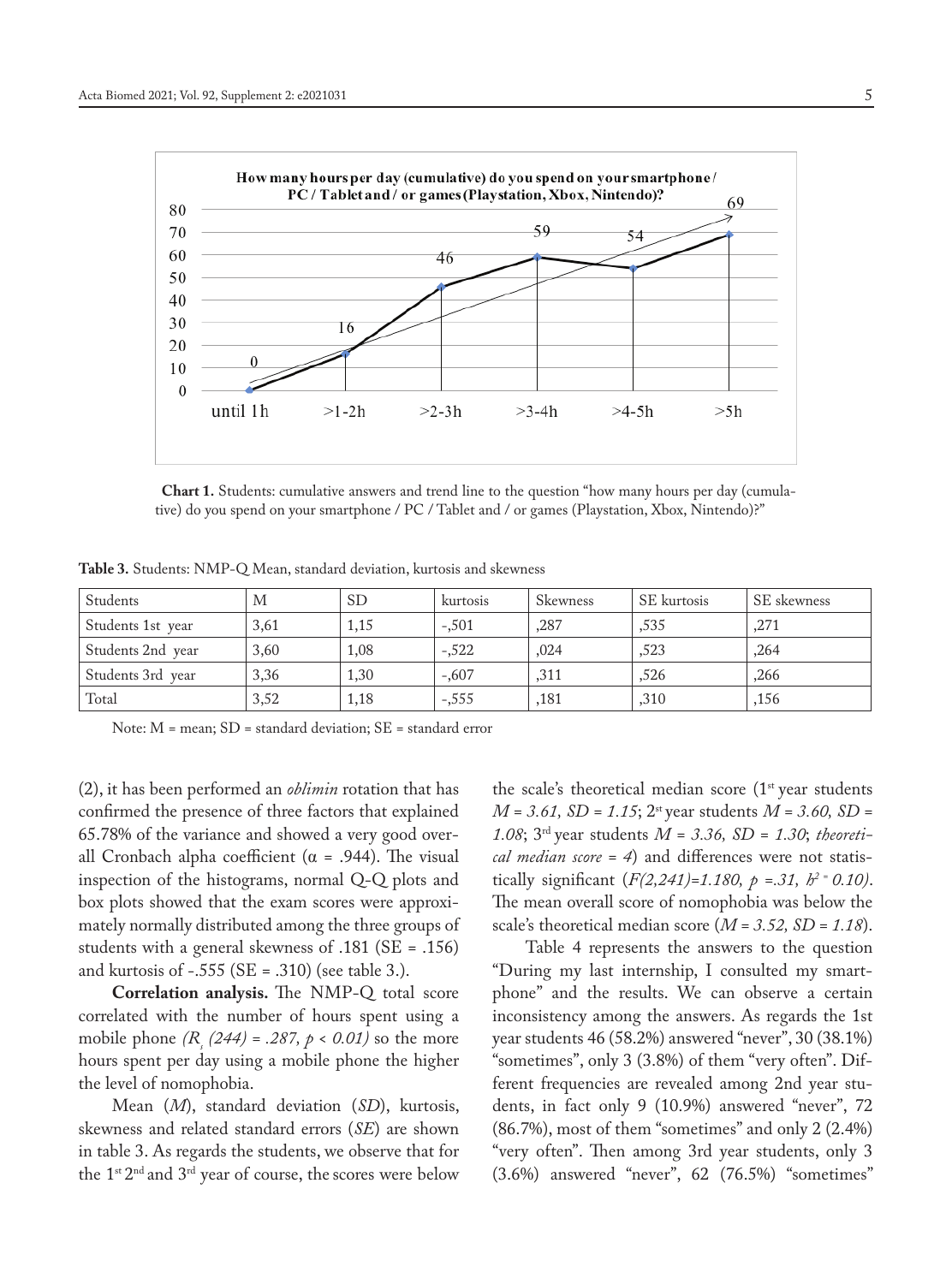|                               |            | Never       | <i>Sometimes</i> | Often/Very Often | Total |
|-------------------------------|------------|-------------|------------------|------------------|-------|
|                               | Count      | 46 (58.2%)  | 30 (38.1%)       | $3(3.8\%)$       | 79    |
| Students 1 <sup>st</sup> year | Exp. count | 18.8        | 53.1             | 6.8              |       |
|                               | Adj. res.  | 8.7         | $-6.7$           | $-1.9$           |       |
|                               | Count      | $9(10.9\%)$ | 72 (86.7%)       | $2(2.4\%)$       | 83    |
| Students 2 <sup>nd</sup> year | Exp. count | 19.7        | 55.8             | 7.1              |       |
|                               | Adj. res.  | $-3.4$      | 4.7              | $-2.5$           |       |
|                               | Count      | $3(3.6\%)$  | 62 (76.5%)       | 17 (20.8%)       | 82    |
| Students 3rd year             | Exp. count | 19.5        | 55.1             | 7.4              |       |
|                               | Adj. res   | $-5.3$      | 2.0              | 4.5              |       |
| Total                         | Count      | 58 (23.8%)  | 164 (67.2%)      | 22 (8.6%)        | 244   |

**Table 4.** Students: "During my last internship, I consulted my smartphone"

Note: Exp. Count = Expected Count; Exp. Res. = Expected Residuals; Adj. Res. = Adjusted Residuals; Adj. Res. in bold are those that exceed +/- 1.96

and 17 (20.8%) "very often". Considering the overall students' responses 58 (23.8%) of them answered "never", most of them 164 (67.2%) "sometimes", then 21 (9.0%) "very often". The result of the comparison carried out among the three classes of students, points out statistically significant differences (χ*2 (4); N = 244) = 93.755; p<0.01).* As seen in table 4, the analysis of the adjusted residuals reports data with different positive or negative values +/- 1.96 (data in bold) (14) indicating that all three classes have an effect in determining the significant differences.

Table 5 displays the responses regarding the reasons indicated for the smartphone's consultations during their traineeship and the substantive differences appeared quite clearly. We didn't perform a χ*<sup>2</sup> test* because of the presence of expected values <5 in more than 80% of the cells, and cells with expected values less than one 3 (15); the analyses of the adjusted residuals however underlines the differences' significance (in bold are those that exceed +/- 1.96). . The 2nd (50, 60.2%; Adj. Res.= 3.9) and 3rd (43, 52.4%; Adj. Res.= 2.1) year students for the most part claimed to consult their smartphone to "*deepen didactic topics*", clearly and significantly different from the 1st year students' answers (12, 15.2%; Adj. Res.= -6.1); This answer eventually ends up being, in general, the most chosen reason to consult the smartphone during traineeship (105, 43.0%). Other substantial differences could be observed at "*databases consulting*" (3rd year students = 6, 7.3%; Adj. Res.= 2.5) and "s*ocial networks*  *consulting*" (2nd year students = 2, 2.4%; Adj. Res. -2.1; 3rd year students = 12, 14.6%; Adj. Res.= 3.1). The answer *"messages or mail checking"* didn't show significant differences but resulted in the second most chosen answer (53, 21.7%). It's curious to observe that only 1 student in training answered that he attends his traineeship without a smartphone; a lot of students eventually didn't answer the questions (45, 18,4%).

### **Study 2**

**Sample characteristics.** The sample size of the second study on nurses is described in table 6 and refers to years of work (or professional career). The final sample was made up of 72 nurses; 11 (15.3.4%) nurses belong to the class < 2 years of work, class 2-5 years has 14 (19,4%) nurses, > 5-10 years is represented by 15 (20.8%) nurses and t the last class, the older ones with > 10 years had 32 (11.4%) nurses.

Table 7 represents the answers to the question "How many hours per day (cumulative) do you spend on your smartphone/PC/Tablet and/or games (Playstation, Xbox, Nintendo)? We noticed that 10 (13.9%) nurses answered <1h, unlike students where we had 0 preferences. We observed the majority of frequencies between 1-2 h (18, 25%) and >2-3h (17, 23.6%) with marginal differences among the other classes of answer without however a statistical significance (χ*2 (15; N = 72) = 23.645; p =0.071).*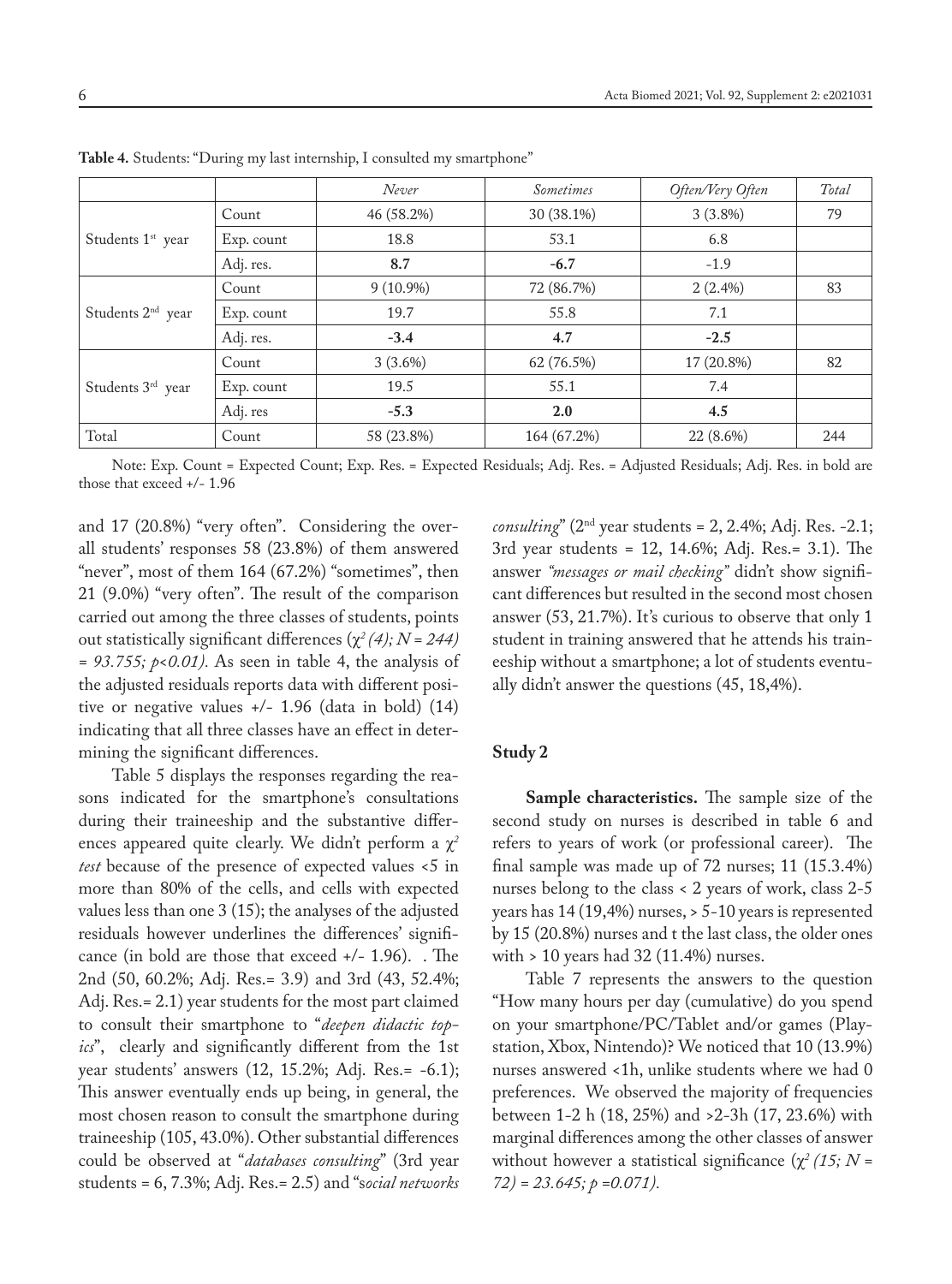|                        |              | Deepen<br>didactic<br>topics | To call<br>friends or<br>acquaintance | To Call<br>family<br>members | Databases<br>consulting | Social<br>networks<br>consulting | Messa-ges or<br>mail check | Without<br>smart-<br>phone | No answer  | Total |
|------------------------|--------------|------------------------------|---------------------------------------|------------------------------|-------------------------|----------------------------------|----------------------------|----------------------------|------------|-------|
|                        | Count        | 12 (15.2%)                   | $1(1.3\%)$                            | $7(8.9\%)$                   | $2(2.5\%)$              | $4(5.1\%)$                       | 15 (19.0%)                 | $1(1.3\%)$                 | 37 (46.8%) | 79    |
| Students               | Exp. count   | 34.0                         | .3                                    | 4.2                          | 2.6                     | 5.8                              | 17.2                       | .3                         | 14.6       |       |
| $1st$ year             | Adj.<br>res. | $-6.1$                       | 1.4                                   | 1.7                          | $-.5$                   | $-1.0$                           | $-.7$                      | 1.4                        | 7.9        |       |
|                        | Count        | 50 (60.2%)                   | $\mathbf{0}$                          | $3(3.6\%)$                   | $\overline{0}$          | $2(2.4\%)$                       | 20 (24.1%)                 | $\Omega$                   | $8(9.6\%)$ | 83    |
| Students<br>$2nd$ year | Exp. count   | 35.7                         | .3                                    | 4.4                          | 2.7                     | 6.1                              | 18.0                       | .3                         | 15.3       |       |
|                        | Adj. res.    | 3.9                          | $-.7$                                 | $-.9$                        | $-2.1$                  | $-2.1$                           | .6                         | $-2.5$                     | $-.7$      |       |
|                        | Count        | 43 (52.4%)                   | $\overline{0}$                        | $3(3.7\%)$                   | $6(7.3\%)$              | 12 (14.6%)                       | 18 (22.0%)                 | $\Omega$                   | $\Omega$   | 82    |
| Students<br>$3rd$ year | Exp. count   | 35.3                         | .3                                    | 4.4                          | 2.7                     | 6.0                              | 17.8                       | .3                         | 15.1       |       |
|                        | Adj. res     | 2.1                          | $-.7$                                 | $-.8$                        | 2.5                     | 3.1                              | $\cdot$ 1                  | .7                         | $-5.3$     |       |
| Total                  | Count        | 105 (43.0%)                  | $1(0.4\%)$                            | 13 (5.3%)                    | 8 (3.3%)                | 18 (7.4%)                        | 53 (21.7%)                 | $1(0.4\%)$                 | 45 (18.4%) | 244   |

**Table 5.** Students: reasons for the smartphone's consultations during traineeship

Note: Exp. Count = Expected Count; Exp. Res. = Expected Residuals; Adj. Res. = Adjusted Residuals; Adj. Res. in bold are those that exceed +/- 1.96.

**Table 6.** Nurses: year of work

| Nurses years of work |    | $\%$  |
|----------------------|----|-------|
| Nurses $< 2 y$       | 11 | 15,3  |
| Nurses $2-5y$        | 14 | 19,4  |
| Nurses $> 5-10y$     | 15 | 20,8  |
| Nurses $> 10 y$      | 32 | 44,4  |
| Total                | 72 | 100,0 |

Observing the trend line of the general number of hours per day spent on their smartphone / PC / Tablet and / or games (Playstation, Xbox, Nintendo), there is a gradually decreasing moving from >1-2h that reports the maximum number of preferences (18, 25%) towards the last two classes (>4-5h and >5h), both indicated by 7 (9.7%) nurses.

# **NMP-Q Italian version dimensions and psychometric properties.**

We computed estimations of correlations among variables with good results (*KMO index .868; Barlett's test of sphericity* χ*<sup>2</sup> = 1403.912 df = 190, p < 0.01*), then we proceeded with the EFA performing an *oblimin* rotation that has again confirmed the presence of three factors that explained 72.89% of the variance

and showed a very good overall Cronbach alpha coefficient ( $\alpha$  = .950). The visual inspection of the histograms, normal Q-Q plots and box plots showed that the exam scores weren't normally distributed among the four groups of nurses with a general skewness of .842 (SE = .283) and kurtosis of .430 (SE = .559) *(see table 8)*.

**Correlation analysis.** It was notable that the same results were found among the students, The NMP-Q total score correlated with the number of hours spent using a mobile phone *(Rs (72) = .319, p < 0.01)* so again, the more hours spent per day using a mobile phone the more the higher the level of nomophobia.

Mean, standard deviation, kurtosis and skewness are shown in table 8. We observe for the nurses, that the scores were all below the scale's theoretical median score (nurses <2y *M* = 2.49, *SD* = .76, nurses 2-5y *M* = 3.09, *SD* = 1.33, nurses >5-10y *M* = 2.85, *SD* = 1.37, nurses >10y *M* = 2.47, *SD* = 1.05); the *Kruskall-Wallis test* wasn't statistically significant  $(\chi^2 / 3) = 3.118$ , p *= .374)*. The mean overall score of nomophobia was below the scale's theoretical median score (*M* = 2.67, *SD* = 1.15; *theoretical median score = 4*).

In table 9 we see the answers to the question "*During my last shift work, I consulted my smartphon*e". In regard to the nurses with less than 2 years of working we can observe that 3 (27.3%) answered "never", 6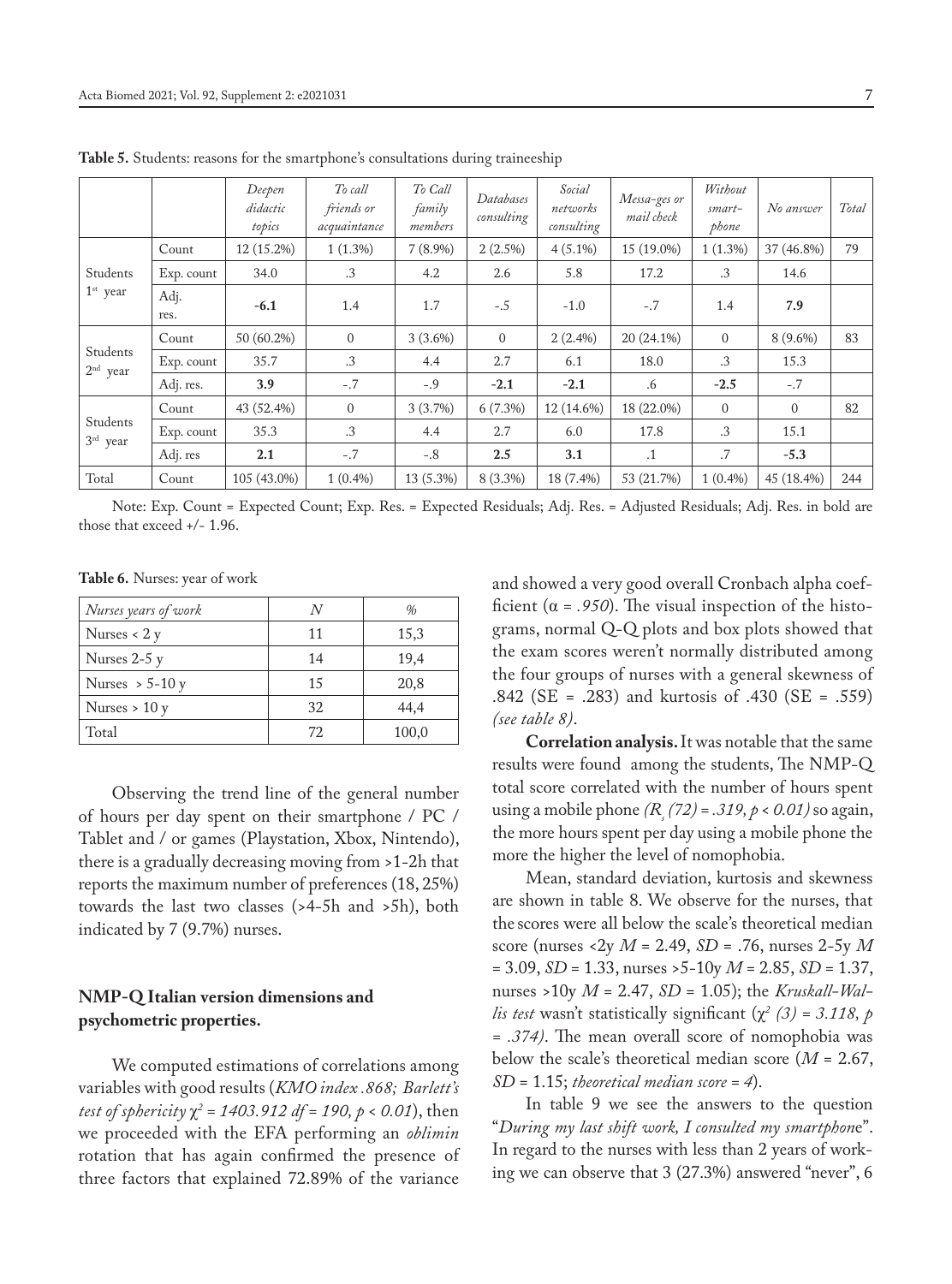| Nurses/hours per day | $\langle 1h$ | $>1-2b$    | $>2-3b$    | $>3-4b$    | $>4-5h$    | > 5h    | Total     |
|----------------------|--------------|------------|------------|------------|------------|---------|-----------|
| Nurses $< 2 y$       |              |            |            |            |            |         |           |
| Nurses $2-5y$        |              |            |            | h          |            |         | 14        |
| Nurses $> 5-10y$     |              |            |            |            |            |         | 15        |
| Nurses $> 10y$       |              | 12         |            |            |            |         | 32        |
| Total                | 10 (13.9%)   | 18 (25.0%) | 17 (23.6%) | 13 (18.1%) | $7(9.7\%)$ | 7(9.7%) | 72 (100%) |

**Table 7.** Nurses: "How many hours per day (cumulative) do you spend on your smartphone / PC / Tablet and / or games (Playstation, Xbox, Nintendo)?"



**Chart 2.** Nurses: cumulative answers and trend line to the question "How many hours per day (cumulative) do you spend on your smartphone / PC / Tablet and / or games (Playstation, Xbox, Nintendo)?"and/or games (Playstation, Xbox, Nintendo)?

| <b>Nurses</b>    | М    | <sub>SD</sub> | kurtosis | skewness | SE kurtosis | SE skewness |
|------------------|------|---------------|----------|----------|-------------|-------------|
| Nurses $< 2y$    | 2.49 | .76           | .683     | $-.565$  | 1.279       | .661        |
| Nurses $2-5y$    | 3.09 | 1.33          | .100     | .865     | 1.154       | .597        |
| Nurses $> 5-10y$ | 2.85 | 1.37          | .111     | .789     | 1.211       | .580        |
| Nurses $> 10v$   | 2.47 | 1.05          | .189     | .696     | .809        | .414        |
| Total            | 2.67 | 1.15          | .430     | .842     | .559        | .283        |

**Table 8.** Nurses: NMP-Q Mean, standard deviation, kurtosis and skewness

Note: M = mean; SD = standard residuals; SE = standard errors

(54.5%) "sometimes" and 2 (18.2%) of them "often". None of the nurses with 2-5 years of work experience answered "never"; 10 (71.4%) of them instead answered "sometimes" and 4 (28.6%) "often". Switching to more experienced nurses, among those with >5-10 years of career we observe that only 1 (6.7%) answered "never", and the other 14 (93.3%) "sometimes" and none "often", Almost comparable (in percentage) to the results with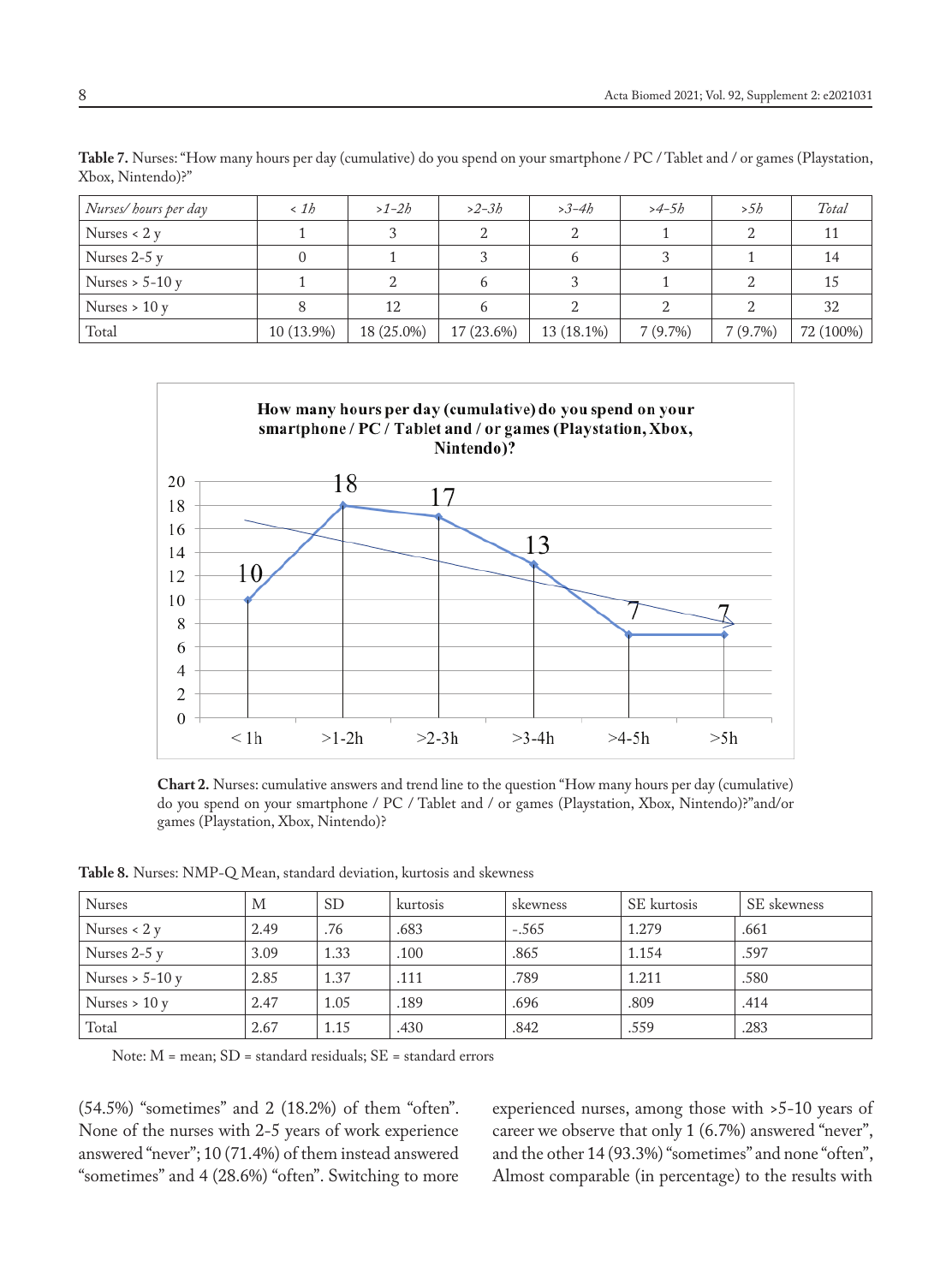the most experienced nurses with >10 years of working, in fact we have 8 (25.0%) that answered "never", all the other 24 (75.0%) of the sample "sometimes" and none again "often". Considering the overall nurses' responses 12 (16.7%) answered "never", 54 (75.0%) "sometimes" and just 6 (8.3%) "often". We didn't perform a χ*<sup>2</sup> test* because the presence of expected values <5 in more than 80% of the cells, and cells with expected values less than one (15); nevertheless the analysis of the adjusted residuals (see table 9 data in bold) indicates that the significant differences are reported only on "often" and between two classes of nurses: 2-5y (*Adj. Res. = 3.1*) vs >10y (*Adj. Res. = -2.3*).

Table 10 displays the responses regarding the reasons indicated for the smartphone's consultations during their last work shift. As well as students we didn't perform a χ2 *test* because the presence of expected values <5 in more than 80% of the cells, and cells with expected values less than one 3 (15). The analysis of the adjusted residuals shows the little differences' significance among classes; in particular it denotes the ones who answer "*deepen didactic topics*" between nurses with >5-10 (7, 46.7%; Adj. Res.= 2.0) and >10 (3, 9.4%; Adj. Res.= -2.9) years of working. Here again we observe that only 1 nurse answered that he/she goes to work without a smartphone; and there were definitely fewer nurses (in percentage respect to the students) who didn't answer the questions (5.6% vs 18.4%).

#### **Comparison between nurses and students.**

Table 11 shows the sample size of the 2 populations in the study (nurses and students) with a clear prevalence of students (244; 77.2%) compared to nurses (72; 22.8%). As already pointed out above, the graphic evidence highlights even more that in both studies that the mean scores from the NMP\_Q (students  $M = 3.52$ ; nurses  $M = 2.67$ ) are below the theoretical median score *(4.0)*. As previously pointed out, the graphic evidence highlights even more that in both studies that the average scores from the NMP\_Q (students  $M = 3.52$ ; nurses  $M = 2.67$ ) are below the theoretical median score (*4.0*) and both statistically significant as proven by the *one sample t-test (p < 0.01).*

The chart 3 shows the comparison between nurses and students regarding the hours spent per day on electronic devices. The contraposition between the trend lines is noteworthy.: with the students we can observe "0" frequency on the lowest value  $(\text{1h} = 0\%),$ and the highest frequency on the highest value  $(5h =$ 28.3%), with the nurses contrariwise, all the highest

|                 |            | Never      | Sometimes      | Often       | total |
|-----------------|------------|------------|----------------|-------------|-------|
|                 | Count      | 3(27.3%)   | 6(54.5%)       | $2(18.2\%)$ | 11    |
| Nurses <2 y     | Exp. count | 1.8        | 8.3            | .9          |       |
|                 | Adj. res.  | 1.0        | $-1.7$         | 1.3         |       |
|                 | Count      | $\Omega$   | 10 (71.4%)     | $4(28.6\%)$ | 14    |
| Nurses 2-5 y    | Exp. count | 2.3        | 10.5           | 1.2         |       |
|                 | Adj. res.  | $-1.9$     | $-.3$          | 3.1         |       |
|                 | Count      | 1(6.7%)    | 14 (93.3%)     | $\Omega$    | 15    |
| Nurses $>5-10y$ | Exp. count | 2.5        | 11.3           | 1.3         |       |
|                 | Adj. res.  | $-1.2$     | 1.8            | $-1.3$      |       |
|                 | Count      | 8 (25.0%)  | 24 (75.0%)     | $\Omega$    | 32    |
| Nurses $>10 y$  | Exp. count | 5.3        | 24.0           | 2.7         |       |
|                 | Adj. res.  | 1.7        | $\overline{0}$ | $-2.3$      |       |
| Total           | Count      | 12 (16.7%) | 54 (75.0%)     | 6(8.3%)     | 72    |

**Table 9.** Nurses: "During my last shift work, I consulted my smartphone"

Note: Exp. Count = Expected Count; Exp. Res. = Expected Residuals; Adj. Res. = Adjusted Residuals; Adj. Res. in bold are those that exceed +/- 1.96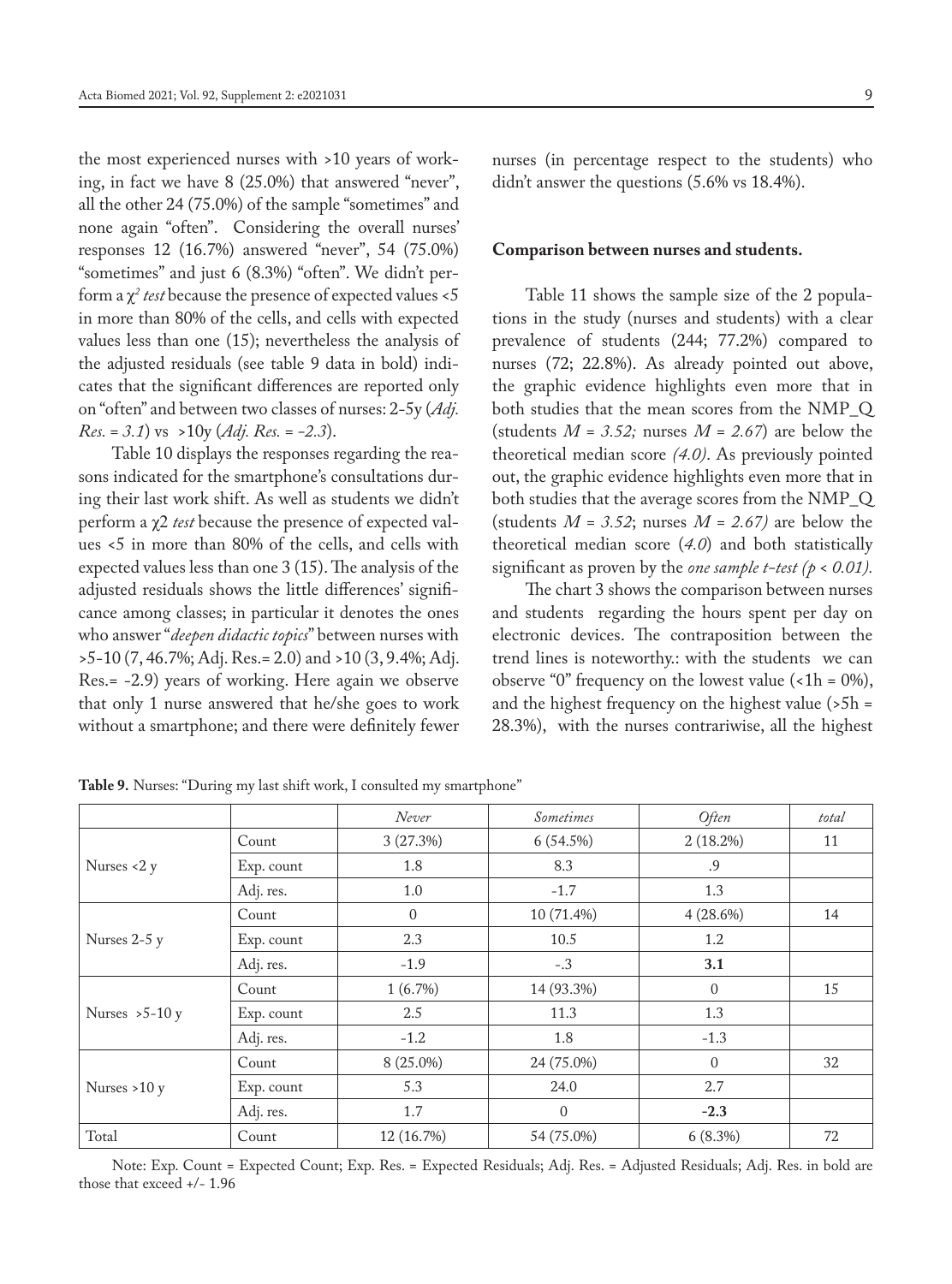|                               |               | Deepen<br>didactic<br>topics | Call<br>friends or<br>parents | Call<br>relati-ves | Consult<br>databases | Watching<br>Social net-<br>works | Reading<br>messa-ges or<br>mail | With-out<br>smart-<br>phone | No answer      | Total |
|-------------------------------|---------------|------------------------------|-------------------------------|--------------------|----------------------|----------------------------------|---------------------------------|-----------------------------|----------------|-------|
|                               | Count         | 3(27.3%)                     | $\Omega$                      | 2(18.2%)           | 2(18.2%)             | $1(9.1\%)$                       | $1(9.1\%)$                      | $\Omega$                    | 2(18.2%)       | 11    |
| <b>Nurses</b><br>$\langle 2y$ | Exp.<br>count | 2.9                          | $\cdot$ .2                    | 1.8                | .9                   | .9                               | 3.5                             | .2                          | .6             |       |
|                               | Adj.<br>Res.  | $\cdot$ 1                    | $-.4$                         | $\cdot$ 1          | 1.3                  | $\cdot$ 1                        | $-1.8$                          | $-.4$                       | 2.0            |       |
|                               | Count         | $6(42.9\%)$                  | $\mathbf{0}$                  | $1(7.1\%)$         | $1(7.1\%)$           | 2(14.3%)                         | 4(28.6%)                        | $\Omega$                    | $\overline{0}$ | 14    |
| <b>Nurses</b>                 | Exp.<br>count | 3.7                          | $\cdot$ .2                    | 2.3                | 1.2                  | 1.2                              | 4.5                             | $\cdot$ .2                  | .8             |       |
| $2-5y$                        | Adj.<br>Res.  | 1.6                          | $-.5$                         | $-1.1$             | $-.2$                | .9                               | $-.3$                           | $-.5$                       | $-1.0$         |       |
|                               | Count         | 7(46.7%)                     | $\Omega$                      | $\Omega$           | $1(6.7\%)$           | 1(6.7%)                          | $6(40.0\%)$                     | $\Omega$                    | $\overline{0}$ | 15    |
| <b>Nurses</b><br>$>5-10y$     | Exp.<br>count | 4.0                          | $\cdot$ .2                    | 2.5                | 1.3                  | 1.3                              | 4.8                             | $\cdot$ .2                  | .8             |       |
|                               | Adj.<br>Res   | 2.0                          | $-.5$                         | $-1.9$             | $-.3$                | $-.3$                            | .8                              | $-.5$                       | 1.1            |       |
|                               | Count         | $3(9.4\%)$                   | $1(3.1\%)$                    | $9(28.1\%)$        | $2(6.3\%)$           | $2(6.3\%)$                       | 12 (37.5%)                      | $1(3.1\%)$                  | $2(6.3\%)$     | 32    |
| <b>Nurses</b><br>>10 y        | Exp.<br>count | 8.4                          | .4                            | 5.3                | 2.7                  | 2.7                              | 10.2                            | $.4\,$                      | $\cdot$ .2     |       |
|                               | Adj.<br>Res   | $-2.9$                       | 1.1                           | 2.3                | $-.6$                | $-.6$                            | .9                              | 1.1                         | $\cdot$ .2     |       |
| Total                         | Count         | 19<br>$(26.4\%)$             | $1(1.4\%)$                    | 12<br>(16.7%)      | 6(8.3%)              | 6(8.3%)                          | 23 (31.9%)                      | $1(1.4\%)$                  | $4(5.6\%)$     | 72    |

**Table 10.** Nurses: reasons for the smartphone's consultations during the last shift work

**Table 11.** Overall sample frequencies, mean and standard deviation NMP\_Q

| Sample        |     | $\%$   | NMP_QM | NMP OSD         | M vs theoretic MED (4) |
|---------------|-----|--------|--------|-----------------|------------------------|
| Students      | 244 | 77.2%  | 3.52   | 1.18            | < 0.01                 |
| <b>Nurses</b> | 70  | 22.8%  | 2.67   | 1.15            | < 0.01                 |
| Total         | 316 | 100.0% | 3.33   | 1 72<br>د، ۱۰ ـ |                        |

frequencies were concentrated on the lowest values (maximum  $>1-2h = 25\%$ ) and vice versa ( $>4h$ -5h and >5h 9.7% respectively). Statistical significance differences proven by a variance analysis *ANOVA* with *Welch* correction because of the frequencies' lack of homogeneity *(F (1,119.03) = 30,280, p =* < *.01).*

# **Discussion.**

The results of this study offer interesting insights to broaden the discussion. Perhaps the most important data is that in both the groups (nurses and students) there is a certain deviation from the trend highlighted in the literature because in general they do not seem to demonstrate nomophobia's critical levels. The answers to the *ad-hoc* questions allow us to have a clear view of the behaviours related to the electronic devices' use, especially in regards to students given the sample size's adequacy. The third year students declare that they generally use the mobile phone for a long time during the day and as young people, they align themselves with what is found in the literature (16) (17) (18). When asked: "During my last internship I consulted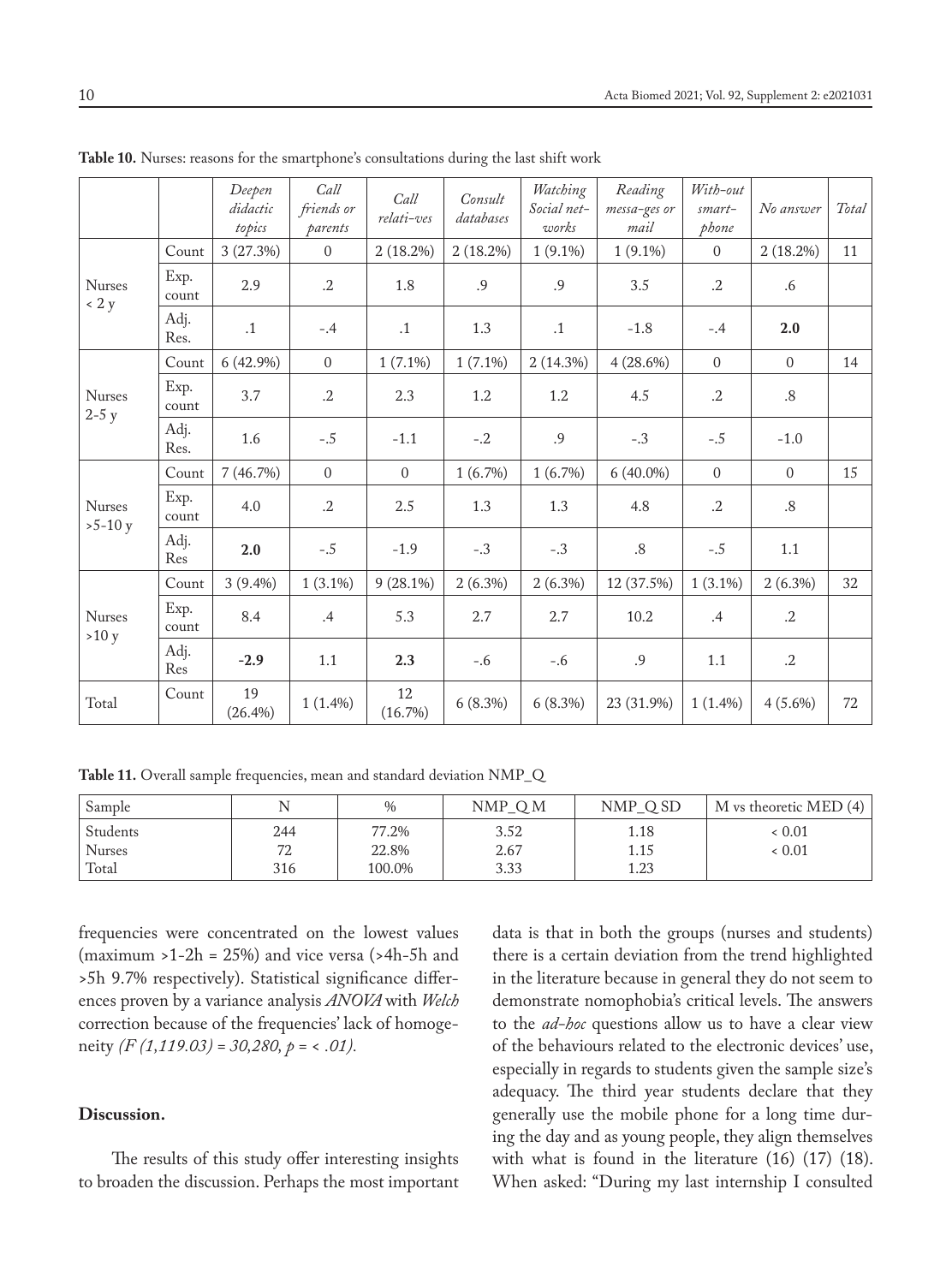

**Chart 3.** Nurses and students' trend comparison: answers to the question "How many hours per day (cumulative) do you spend on your smartphone / PC / Tablet and / or games (Playstation, Xbox, Nintendo)?"

my smartphone", it is observed that the  $1<sup>st</sup>$  year students are the most "observant" in reducing the time spent on their mobile phones during their training while there is a marked turnaround with both  $2^{st}$  and 3<sup>rd</sup> year students. This finding may perhaps be caused by the fact that 1<sup>st</sup> year students generally have more fear of manifesting attitudes or behaviours that could be seen as improper (including therefore the use of mobile phones) during the internship also because for them it is their first contact with the workplace, while it could be that "growing up" and thus becoming more familiar with the environment, they probably feel more at ease (19) (20) (21) and consequently perhaps tends to decrease the "deterrent effect" of the senior tutor and the internship environment. The reasons for smartphone consultations during the internship, however, reevaluate senior students who declare that they use their smartphone in a more substantial way to "*deepen didactic topics*" (2nd (60.2%) and 3rd year (52.4%) , therefore a completely appropriate and justified use. This aspect could be related to the level of preparation of senior students who, being halfway through or close to the end of their studies, have acquired an important wealth of knowledge and are familiar with scientific research

tools (database search engines etc), little treated (and therefore unfamiliar) during the  $1<sup>st</sup>$  year of the course of study, as indeed confirmed in research (22) (23). In fact, at the beginning of their training course,  $1<sup>st</sup>$ year students have much less knowledge on the topic than their older colleagues: only 15.2% of them in fact declare that they use smartphones for in-depth didactic study. The data therefore also presents positive aspects: once it is ascertained that students access the web during their internship, it seems to be, for the most part, an appropriate use of technology. The data indicating that 3rd year students use their phones a lot (with statistically significant difference vs the other two years of course), during the internship for "*social networks consulting*" in contrast to the "good" use of the smartphone in the internship makes one think, and certainly not in a positive sense and tends to cloud the positivity of the previous data a little. The responses to the items *"messages or mail checking*" between the three years don't show significant differences. The study with nurses shows significant differences from student results, such as those on the use of smartphones: nurses in fact show shorter times of use of smartphones during the day. It is noted that there are significant differences in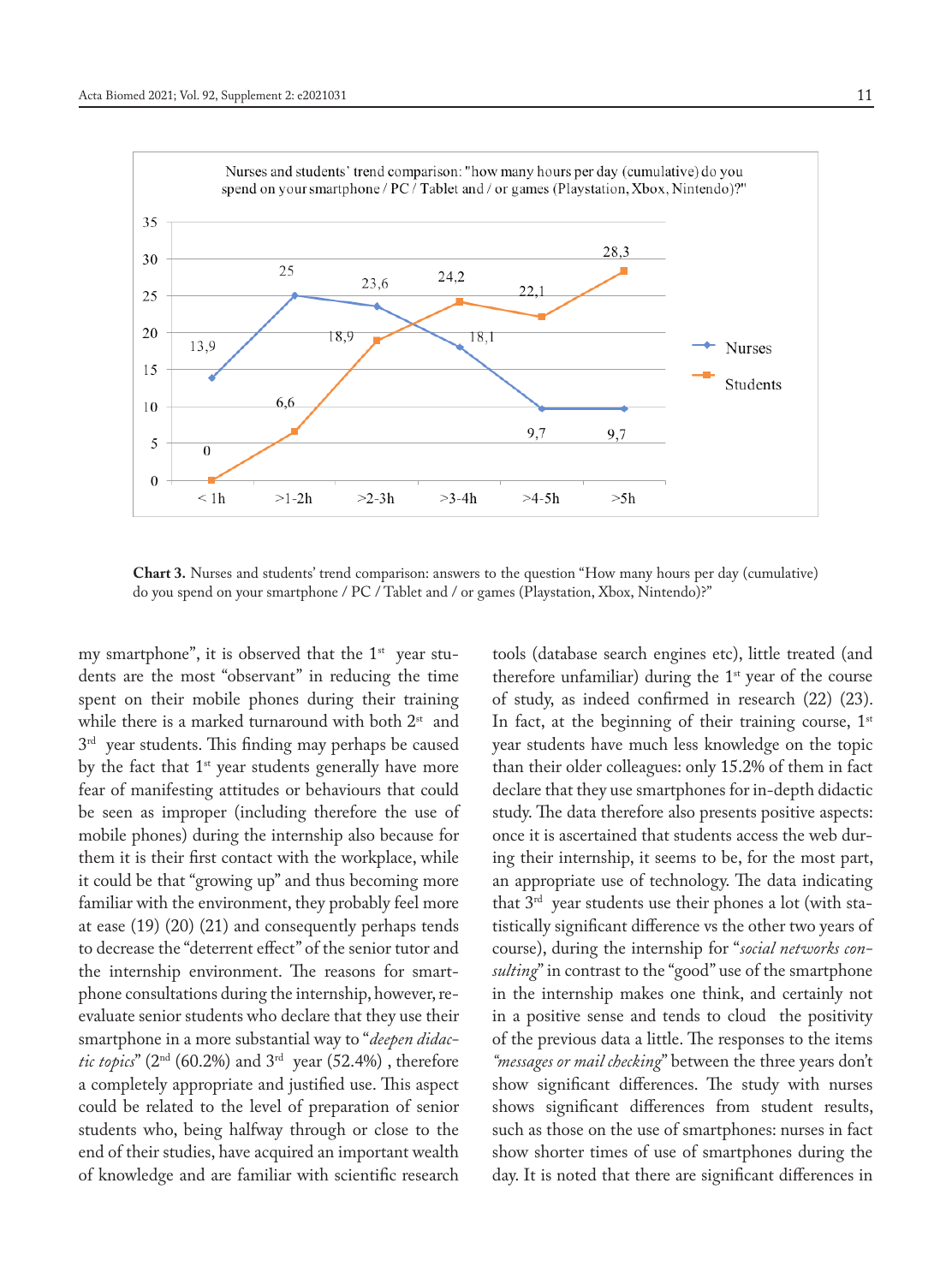the results to the question "*During my last shift work I consulted my smartphone*" among the groups of nurses divided by years of work. The answer "sometimes" predominates, with a total of 75% considering all nurses, testifying a generally moderate use of smartphones at work. The significant peak in response "often" recorded by nurses with 2-5 years of career is underlined; for the same answer, the more experienced nurses (>10 years working) counterbalanced the data with even "0" expressed preferences. As for the item "*why do you consult the phone during the shift work*?", There are modest significant differences between the classes (for years of work) of the nurses; The data regarding "*deepening didactic topics*" was good, indicated by a quarter of the sample; what unfortunately stands out as negative is that the aggregate data on the reasons for "*messages or email checking*" and "*to call family members*" (activities not related to the workplace's activities) represents about 50% of the responses; the answers on other motivations are more diluted and less "critical", including low responses for "*social networks consulting*" which can certainly be understood as positive data. The comparison of the daily use of the smartphone between the two groups shows two diametrically opposite trends: on the one hand the frequent use among students (greater number of preferences on > 4-5 hours and > 5 hours a day), on the other the use of nurses whose trend line progressively decreases to the minimum amounts of time. A common factor between the two groups is represented by the levels of nomophobia being higher as the daily connection time increases, as also noted in the literature (24). The correlation between age and the use of smartphones seems clear: even among nurses, the less experienced (and therefore the youngest) ones declare that they spend more time connected, while the amount of time connected seems to diminish with the experience to further underline the fact that the more experienced nurses, not having lived the same experiences of contact with electronic media as the younger ones, perhaps perceive to a lesser extent the need to stay or "feel" connected. Finally, it is curious that only one nurse and one student answered that they attend work/ internship without a smartphone to further testify that the mobile phone, beyond use, has almost become an indispensable object, to have constantly available in the everyday life of students and nurses.

# **Conclusions**

It now seems clear that communication technologies (e.g. smartphones, personal computers, tablets, video games) have modified people's interaction, behaviour, communication and relationships. The result is an increasingly marked need to stay or feel connected to the point of developing real addictive behaviours as nomophobia, (term coined in the UK in the first decade of 2000' to indicate an overuse of the mobile phone), that can originate in various psychological factors as social phobia or social anxiety (25). The literature research has shown that nomophobia seems to also involve the university and professional fields, including the workplace and training environments of nurses and has allowed for a clearer picture of the levels of "nomophobia" of health professionals in general. The specific inquiry among nursing students and nurses testifies to nomophobic behaviour at various levels from many quarters with possible negative repercussions both from a social point of view (13) (26) and professional (27) (8). The results of the study seem to deviate from the general trend since in the ambit of investigating a significant dependence on electronic media either among students or among nurses is not highlighted although the youngest of both groups seem to assume behaviours that might predict a subsequent development of the problem. The sample size of students is in fact representative of the reference population, the same cannot be said for nurses: the sample in question is rather far from being fully representative, an aspect that represents an important limitation of the research. Undoubtedly, the problem in question deserves further study and could be the object of study perhaps by expanding the sample of nurses. This would make it possible to carry out a numerically more equitable comparison with further possible inference analyses, perhaps taking into consideration other socio-demographic variables in addition to career years. Another aspect to underline as a limit is that which is classically represented by the use of self-report scales/tools where subjects are inclined to express the most socially acceptable response rather than being truthful. From this point of view, a direct observation of behaviour would have allowed us to directly verify the veracity of what was reported and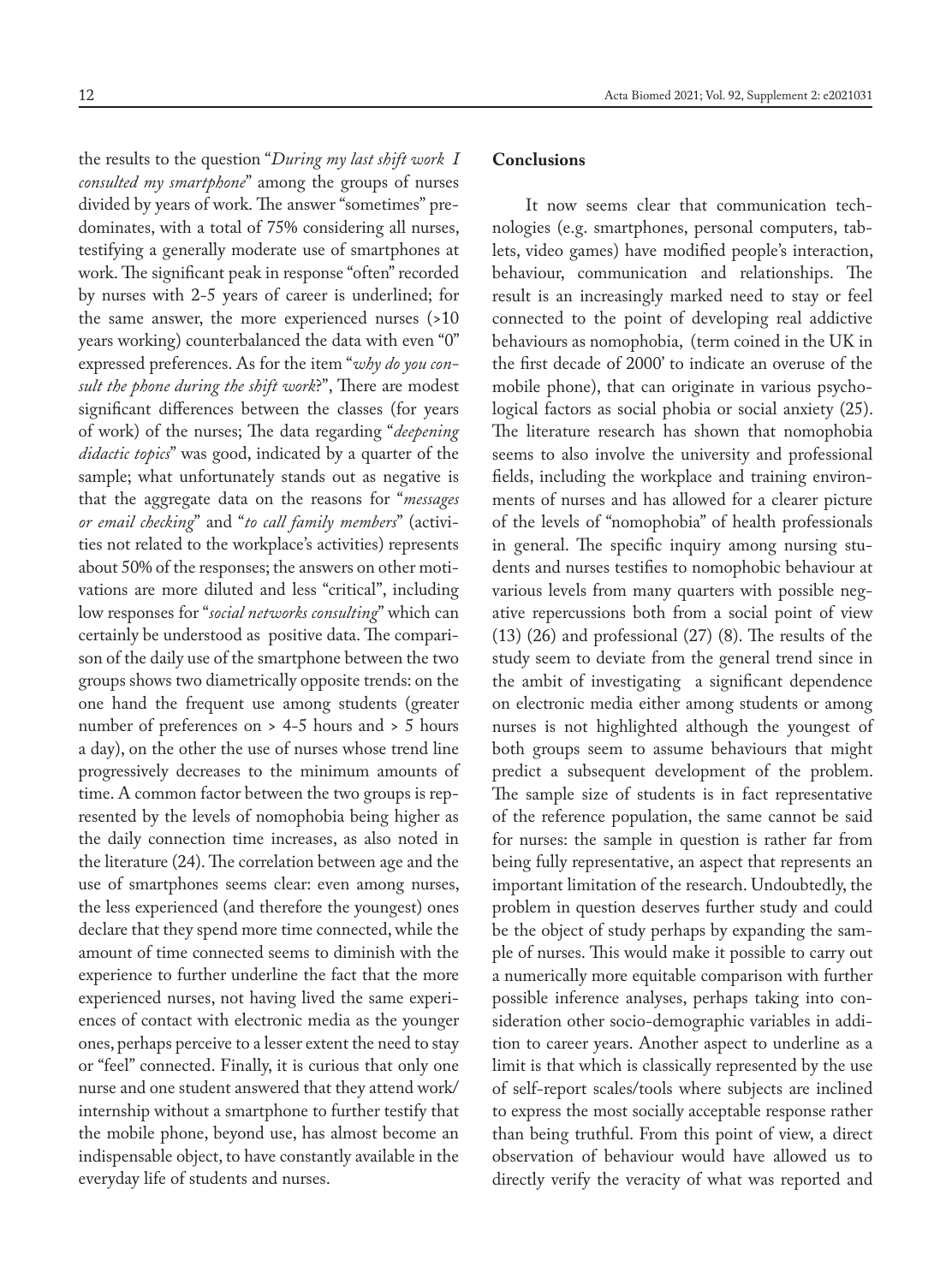which may represent a methodological suggestion of a future field research on the topic. It should be noted that the study was conducted close to the COVID-19 pandemic (at the starting time the problem in practice was not even perceived); in light of this it would be very interesting to carry out an investigation with more homogeneous and uniform samples to try to understand the possible influences also because in many cases it has made electronic media even more useful for maintaining contacts if not even, in certain geographical areas, unique possible points of contact (because they are safe) between people. It would also be interesting to try to understand the influence of tutors in the students' behaviour, also in reference to the use of cell phones and the possible correlations, since students often tend to observe and "absorb" the behaviours and attitudes of their tutors who can assume the role of models to refer to (28) (29). In general, it would be very interesting to deepen the research on smartphone use policies in the wards/units of Italian hospitals in order to consider the development of an educational project that regularizes the use of smartphones, explaining the meaning of nomophobia, right from the beginning of the university career. This could be useful to change the intentions that lead to the misuse of mobile phones, especially in the clinical setting and to avoid behaviours that lead to addiction and consequently to possible distractions and errors.

**Conflict of Interest:** Each author declares that he or she has no commercial associations (e.g. consultancies, stock ownership, equity interest, patent/licensing arrangement etc.) that might pose a conflict of interest in connection with the submitted article.

# **References**

- 1. Silverstone R, Hirsch E & Morley D. Listening to a long conversation: an ethnographic approach to the study of information and communication technologies in the home. Cultural Studies, 1991; 5(2), 204-227.
- 2. Yasodhamma A & Ramasambasivan R. A descriptive study to assess nomophobia among B.Sc (N) students in Mohammed Sathak A.J College of nursing, Chennai. RRIJM 2018; 3(11), 1067-1068.
- 3. Kim JH & Park H. Effects of Smartphone-Based Mobile Learning in Nursing Education: A Systematic Review and Meta-analysis. Asian Nurs. Res. 2019; 13(1), 20-29.
- 
- 4. Adawi M, Bragazzi NL, Argumosa-Villar L, Boada-Grau J, Vigil-Colet A, Yildirim C, Del Puente G, Watad A. Translation and Validation of the Nomophobia Questionnaire in the Italian Language: Exploratory Factor Analysis. JMIR mHealth uHealth 2018; 6(1), e24.
- 5. Gutiérrez-Puertas L, Márquez-Hernández VV, São-Romão-Preto L, Granados-Gámez G, Gutiérrez-Puertas V & Aguilera-Manrique,G. Comparative study of nomophobia among Spanish and Portuguese nursing students. Nurse Educat. Pract. 2019; 34, 79-84.
- 6. Lee S, Kim HJ, Choi HG, Yoo YS. Smartphone addiction and interpersonal competence of nursing students. Iran J Public Health. 2018;47(3):342–9.
- 7. Ayar D, Bektas M, Bektas I, Kudubes AA, Ok YS, Altan SS & Celik I. The effect of adolescents' internet addiction on smartphone addiction. J. Addict. Nurs. 2017; 28(4), 210- 214.
- 8. Aguilera-Manrique G, Márquez-Hernández VV, Alcaraz-Córdoba T, Granados-Gámez G, Gutiérrez-Puertas V, Gutiérrez-Puertas L. The relationship between nomophobia and the distraction associated with smartphone use among nursing students in their clinical practicum. PLoS One. 2018;13(8):1–14.
- 9. Matar Boumosleh J, Jaalouk D. Depression, anxiety, and smartphone addiction in university students- A cross sectional study. PLoS One. 2017.
- 10. Roberts JA & David ME. My life has become a major distraction from my cell phone: Partner phubbing and relationship satisfaction among romantic partners. Comput. Human Behav. 2016; 54, 134-141.
- 11. Jeong HS, Lee YS. Factors influencing smartphone addiction in nursing students: Focused on empathy. Inf. 2015;18(6):2885-90.
- 12. King AL, Valença AM & Nardi AE. Nomophobia: the mobile phone in panic disorder with agoraphobia: reducing phobias or worsening of dependence? Cogn. Behav. Neurol. 2010; 23(1), 52-54.
- 13. Bragazzi NL & Del Puente G. A proposal for including nomophobia in the new DSM-V. Psychol Res Behav Manag 2014; 7, 155.
- 14. Agresti A. Categorical data analysis 3rd ed. Hoboken. NJ: JohnWiley& Sons, New Jersey 2013.
- 15. Bewick V, Cheek L, & Ball J. Statistics review 8: Qualitative data–tests of association. Crit care 2003; 8(1), 46.
- 16. Adnan M, & Gezgin DM. A modern phobia: Prevalence of nomophobia among college students. Int. J. Educ. Sci 2016; 49(1), 141–158.
- 17. Lee S, Kim M, Mendoza JS & McDonough IM. Addicted to cellphones: exploring the psychometric properties between the nomophobia questionnaire and obsessiveness in college students. Heliyon 2018; 4(11), e00895.
- 18. Anshari M, Alas Y & Sulaiman E. Smartphone addictions and nomophobia among youth. Vulnerable Child Youth Stud 2019; 14(3), 242-247.
- 19. Lundberg KM. Promoting self-confidence in clinical nursing students. Nurse educ 2008; 33(2), 86-89.